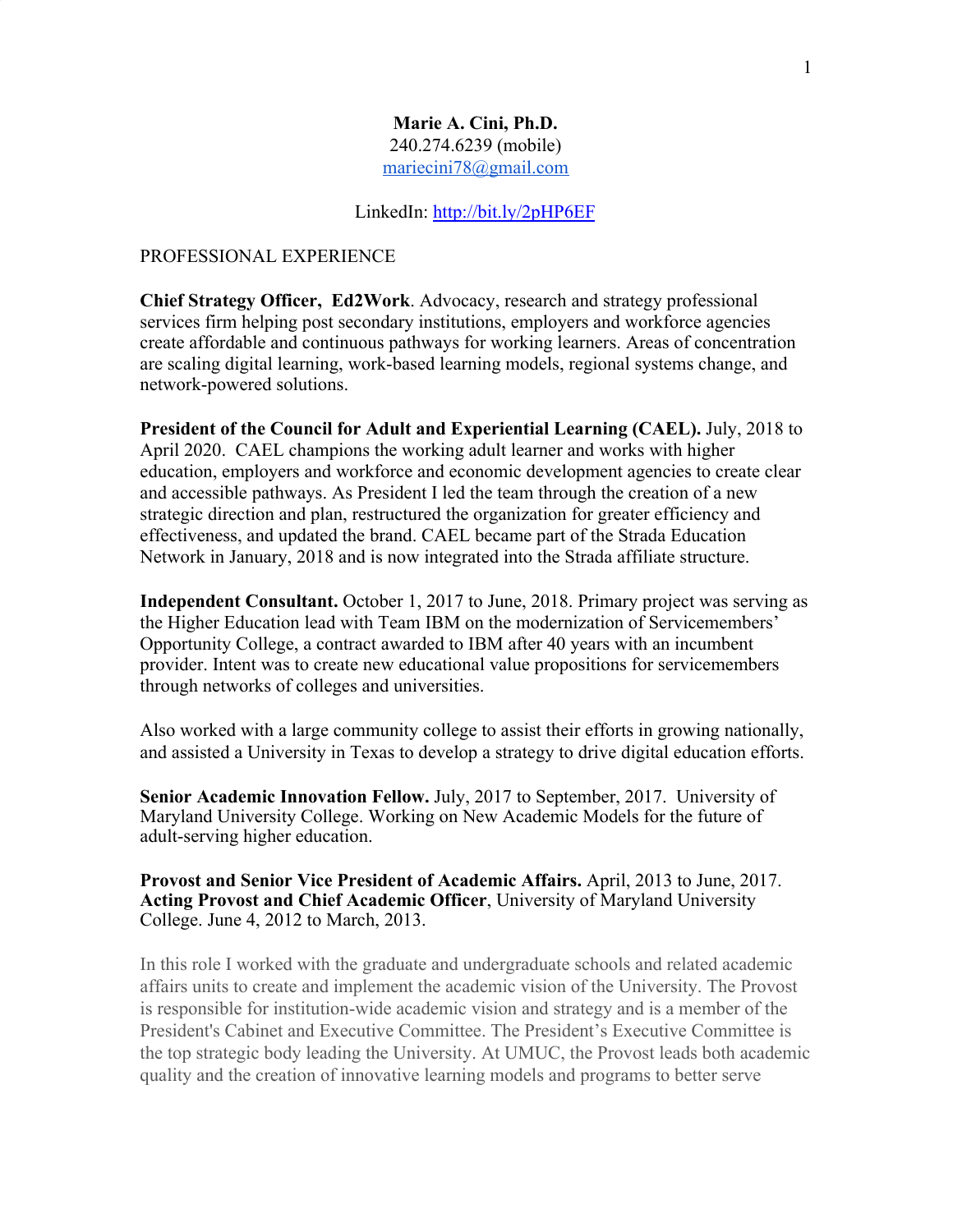students. Over 4,500 staff, faculty and administrators reported up through Academic Affairs. I understand how to lead large organizations, specifically through other leaders at a variety of levels.

Key Accomplishments:

- Created the *Center for Innovation in Learning and Student Success* to rapidly prototype and implement new technology, learning models, and support services. Adaptive learning technologies were a focus of our early efforts.
- Successfully led two MSCHE accreditation visits with positive outcomes
- *Incorporated data/learner analytics into student success efforts.* Undergraduate course completion rates have increased 9% over the past nine years.
- Under my leadership, increased average class occupancy rate by 10% through improved scheduling
- *● Led the transition from textbooks to 100% Open Educational Resources in all programs, saving students millions of dollars in out-of-pocket expense while maintaining quality*
- Led AA through the transition from a proprietary LMS to Brightspace (D2L)
- Led a comprehensive move toward competency-based educational models that set the stage for personalized learning models
- *● Advocated for and served on workgroup to redesign the entire digital Student Experience.*
- Led two Educause/Gates Breakthrough Models Incubator grants for student success and competency-based education
- Based on these initiatives, UMUC has won awards from WCET and Open Education Consortium for our work with OERs, and from UPCEA for our work with the Open Learning Initiative to create courses based on cognitive tutoring principles

**Vice President and Dean,** School of Undergraduate Studies, University of Maryland University College. February 1, 2008 to June 3, 2012.

- Led the undergraduate school at UMUC. Assured the academic quality of 32 programs and over 40 certificates. The School of Undergraduate Studies serves 38,000 studies online and onsite in the United States, and approximately 40,000 military students and their families in the US, Europe and Asia.
- *● Completely redesigned undergraduate curriculum to outcomes-based model. Course completions increased five percent as a result.*
- *● Courses transitioned to eight weeks in length, allowing students to complete more credits each semester.*
- Worked with colleagues to secure a 1.2 million dollar grant from the Kresge Foundation to support a project on data analytics and student success as well as a \$500,000 Carnegie Corporation grant to redesign three STEM-related courses with Carnegie Mellon's Open Learning Initiative.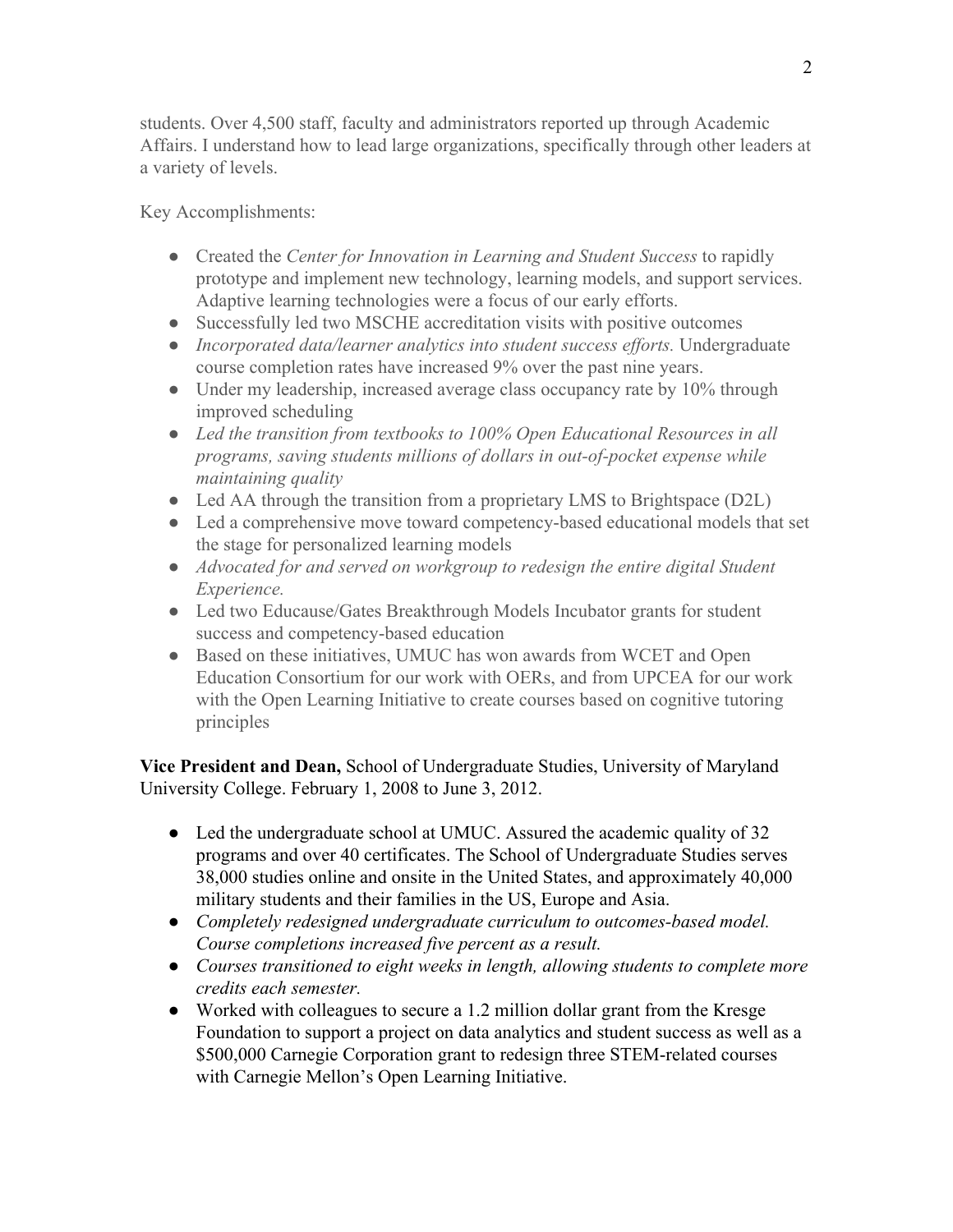**Associate Vice President for Academic Affairs** City University of Seattle, Bellevue, WA. January, 2007-January, 2008. (Prior Position: Assistant Vice President for Academic Programs and Initiatives, January 2005-January 2007) Also: Interim Dean, School of Management (SOM), November, 2003-August, 2004 and August 2006-August 2007. City University's mission is to provide access to underserved populations both domestically and internationally.

- Standardized and implemented the development process for new and revised in-class, online and hybrid degree programs, resulting in an accelerated development process;
- Reorganized and led the e-campus initiative, promoting distance education across the schools resulting in greater efficiencies, enhanced quality, and improved service to students;
- Worked with Director of Institutional Effectiveness and the Director of IT to enhance learning outcomes assessment efforts, including a technology solution.

Associate Dean, Liberal Arts Programs, Thomas Edison State College, Trenton, NJ. January-August 2003. Thomas Edison State College provides educational opportunities to self-directed adult students in flexible formats. At Thomas Edison, I accomplished the following:

- Led the development, implementation and academic review of undergraduate degree programs in the liberal arts and social sciences, with an infusion of new advisory board members;
- Developed strategic alliances with partner institutions such as community colleges, proprietary colleges (using ACE evaluations), and specialty institutions including the military

Director of Leadership Programs and Academic Affairs, James McGregor Burns Academy of Leadership, and Faculty Director of Public Leadership Living-Learning Program, University of Maryland, College Park, MD. January, 2001 - December, 2002.

In this dual position, I was responsible for the upper-division undergraduate curriculum in Leadership Studies offered through the Academy of Leadership (part of Behavioral and Social Sciences—BSOS), and I served as the faculty director for 150 first and second-year students in a living/learning program focused on public leadership. While in this role I also collaborated with the Executive Director of the –ISM(N.) Project, a national, curriculum-based initiative designed to integrate diversity, leadership, and civic engagement across the curriculum.

Director of Credit Programs and Associate Professor of Leadership Studies, Division of Continuing Education (now the School of Leadership and Professional Advancement), Duquesne University, Pittsburgh, PA. February-December, 2000. Also Assistant Professor of Leadership Studies, Division of Continuing Education (now the School of Leadership and Professional Advancement), Duquesne University, Pittsburgh, PA, September, 1994 - December, 1999.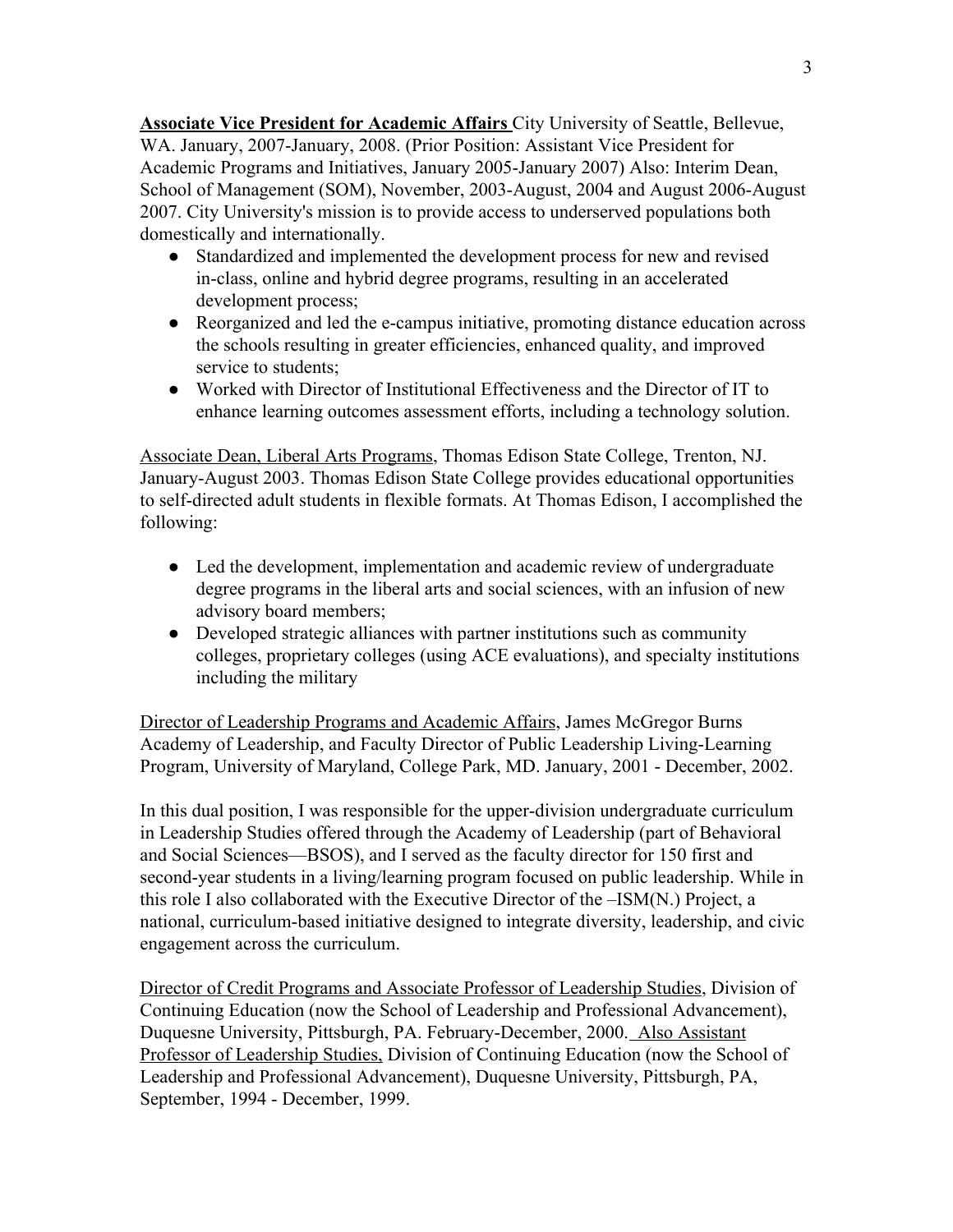In this position I managed the credit programs of the Division, including

- Two undergraduate degrees in accelerated formats—the Bachelor of Science in Professional Studies, and the Bachelor of Science in Business Administration;
- A master's degree in Leadership and Liberal Arts in both face-to-face and online formats.
- *● From 1996 to 2000 developed some of the first completely online programs in the nation.*

# SELECTED PUBLICATIONS IN REFEREED JOURNALS

Cini, M. (2001). Group newcomers: From Disruption to Innovation. Group Facilitation: A Research and Applications Journal, 3, 3-13.

Fritz, J. M. H., & Cini, M. (1999). Adult education as intercultural communication. Journal on Excellence in College Teaching, 10(2), 53-78.

## INVITED ARTICLES

*Prineas, M., Blume, F., Cini, M., Hansen, R., & Klose, K. (2016). Experiential learning: the core philosophy of education at the University of Maryland University. College (UMUC). CAEL Forum & News: Linking Learning and Work, December, 19-23.* 

Prineas, M. & Cini, M. (2011, October): Assessing Learning in Online Education: The Role of Technology in Improving Student Outcomes. (NILOA Occasional Paper No.12). Urbana, IL: University for Illinois and Indiana University, National Institute for Learning Outcomes Assessment.

## BOOK CHAPTERS

*Cini, M. A., & Prineas, M. (2017). Scaling Online Learning: Critical Decisions for e-Learning Leaders. In A. A. Piña, V. L. Lowell, & B. R. Harris (Eds.). Leading and managing e-learning: What the e-learning leader needs to know. New York, NY: Springer.*

Romano-Arnold, L., & Cini, M. (2013). A Virtual Pathway to Baccalaureate Completion. In N. Remington & R. Remington. (Eds.). *Alternative Pathways to the Baccalaureate: Do Community Colleges Offer a Viable Solution to the Nation's Knowledge Deficit?* (pp. 148-161). Sterling, VA: Stylus.

Vilic, B., & Cini, M. (2005). User Authentication and Academic Integrity in Online Assessment. In M. Hricko & S. L. Howell. (Eds.). *Online Assessment and Measurement: Foundations and Challenges* (pp. 341-359). Hershey, PA: Information Science Publishing.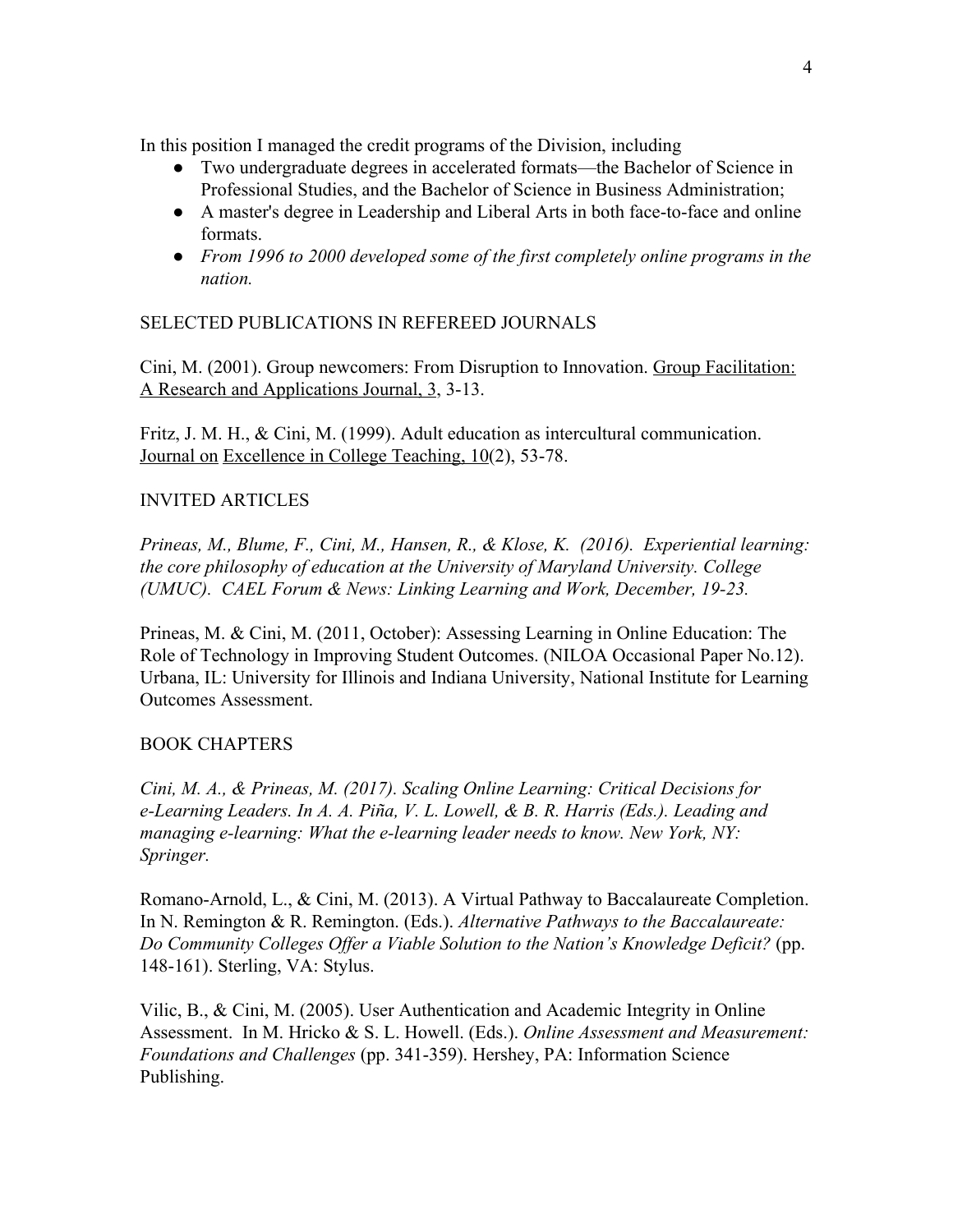#### SELECTED PRESENTATIONS AND INVITED TALKS

Cini, M. A. (2019). Serving Adult Learners: Wisconsin as a Microcosm of the Nation. Meeting of the Board of Regents of the University of WI System, Whitewater, WI.

Bishop, MJ, & Cini. M. (2017). Toward a Systemic Approach to Leading Academic Innovation: What Can Research Tell Us? Plenary at NUTN Network, San Antonio, TX.

Cini, M. (2017) Evolving Needs of Adult Students: 1997-2017. Overview presentation at Summit on Serving Adult Students, Education Commission of the States, Nashville, TN.

Cini, M., (2017) Connecting College Curricula & Careers. Presentation at the EMSI (Economic Modeling Specialists) Summit on Higher Education: Visualizing the New Economy & Building the Future Workforce, Couer d'Alene, ID.

Milliron, M., Cini, M., & Baer, L. (2017). Planning in an Age of Analytics. Panel presentation at the SCUP 52nd Annual, International Conference: We Strengthen and Transform Higher Education, Washington, D.C.

Cini, M., (2017). Increasing Access and Quality in Higher Education: The Rise of Open Educational Resources. At the Connect Higher Education Summit: Engineering Change in Higher Education. Louisville, KY.

Cini, M. (2017). Open Educational Resources for Access, Quality, and Retention. Part of a Panel on "Lowering Cost—OER Lightning Round." At the Saylor Higher Education Summit--Looking at the Degree and Beyond: Lowering Cost, Increasing Access and Exploring Access, Washington, DC.

Cini, M. (2017). Can Digital Learning Dismantle the American Class System? Part of a panel at a Zocalo Public Square event in Los Angeles, CA.

Cini, M. (2017). Open Educational Resources for Access, Quality, and Retention. Part of a Session on "Innovative Practices to Help Achieve Long-Range Goals." At Leading Innovation: A Seminar for Department Chairs Sponsored by The Academy for Innovative Higher Education Leadership and ITHAKA S+R.

Cini, M. (2017). Open Educational Resources for Access, Quality, and Retention. Keynote to PA Academic Library Consortium, Inc. (PALCI): Annual Member Meeting, State College, PA.

Cini, M., Everhart, D., & Kitchens, J. (2017). Credential Transparency: A Critical Challenge in our Evolving Ecosystems. Learning Impact Leadership Institute: Creating the Future EdTech Ecosystem Together. Denver, CO.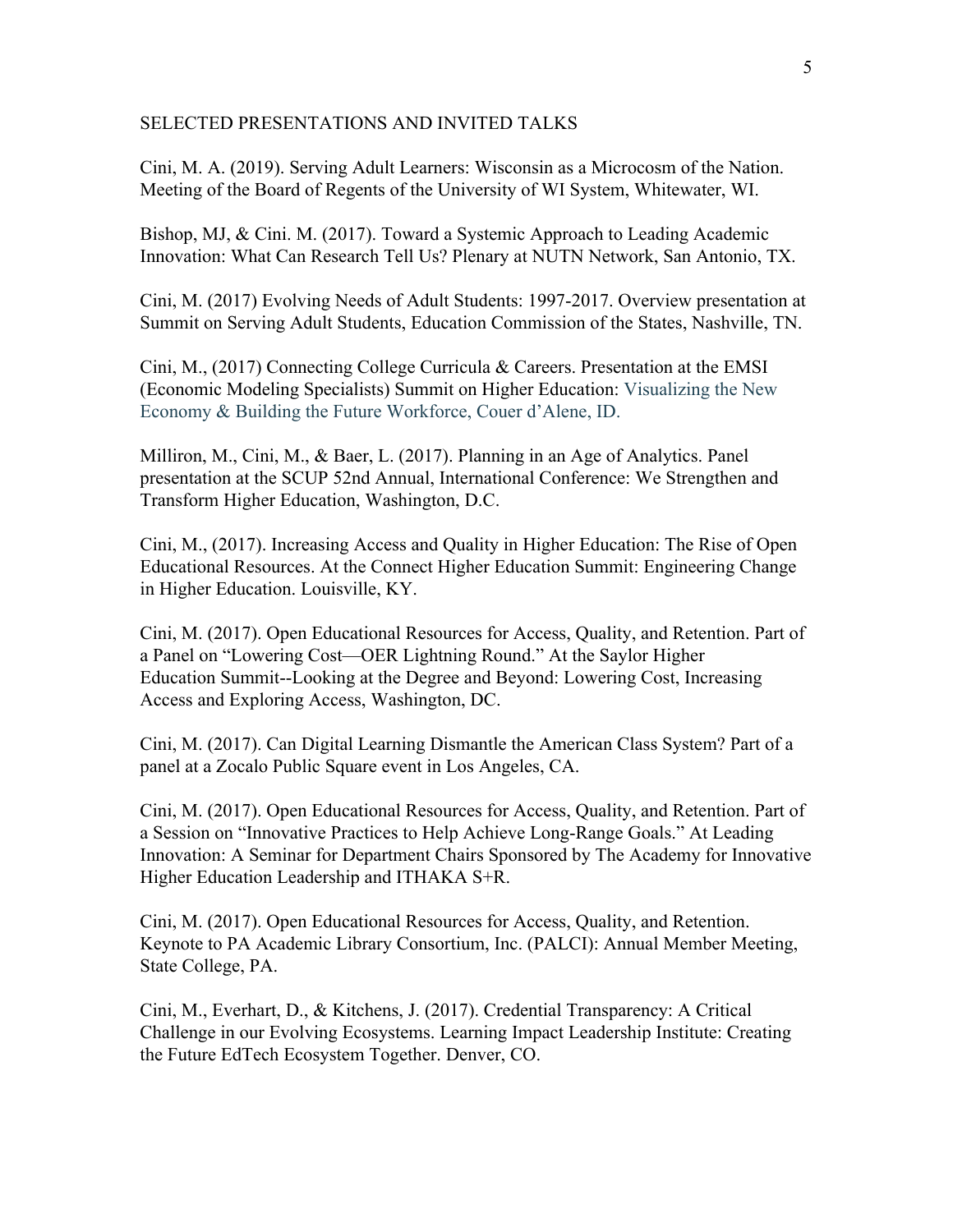Cini, M. (2017). Open Educational Resources for Access, Quality, and Retention. Thought Leader Lightning Talk: What's Next in Digital Learning presented by the Bill & Melinda Gates Foundation. Part of a Panel at ASU-GSV Summit, Salt Lake City, UT.

Cini, M. (2017). Aligning Federal Education Policies, Workforce Development Needs, and Adult Students: The National Adult Learner Coalition. Part of a panel presentation at UPCEA Annual Conference, Chicago, IL.

Cini, M. (2017). Data Analytics and Student Success. Emerging Paradigms for Public Higher Education. AASCU Convening, Washington, DC.

Cini, M. (2016). OER: From Utopian Promise to Large-Scale Adoption. ITHAKA—The Next Wave conference, New York, NY.

Everhart, D., & Cini, M. (2016). Connected Credentials and Competencies: Bridging the Education-to-Employment Gap. Educause Annual Conference, Anaheim, CA.

Everhart, D., & Cini, M. (2016). Quality Dimensions of Connected Credentials. Parchment Summit, Washington, DC.

Cini, M., Prineas, M., (2015). Using Technology to Enhance Assessment of Student Learning. Spring Assessment Event at Temple University, Philadelphia, PA.

Cini, M., Gellman-Danley, B., Palmer, J., Reilly, M. (2015). Quicker Pathways to Degree Completion? Competency-Based Education and Credit for Prior Learning. Panel presentation at the American Council on Education's 97<sup>th</sup> Annual Meeting, Washington, D.C.

Cini, M., Heimbrock, S., Yildirmaz, A. (2014). University of the Future: Predicting Tomorrow's Labour Market. Panel presentation at the Economist Higher Education Forum 2014: Reconnecting Education to the Workforce. New York, NY.

Klonoski, E., Amory, D., and Cini, M. (2014). Incubating Strategic Innovation, featured session at the Educause Learning Initiative Annual Meeting, New Orleans, LA.

Cini, M. (2014). The Convergence of Online Learning and Continuing Education: A Conversation about Change and Opportunity. Panel presentation with Wayne Smutz and Huntington Lambert at The Summit for Online Leadership, co-sponsored by UPCEA and ACE, San Diego, CA.

Cini, M. (2013). New Approaches to Student Success: Rapid Prototyping Using Student Data. Invited to present as a "Rapid Fire Speaker" at the fifth annual Big Ideas Fest, sponsored by ISKME, Half Moon Bay, CA.

Prineas, M., & Cini, M. (November, 2013). *Unbundled and Unbound*. Paper presented at the annual meeting of WICHE Cooperative for Educational Technologies (WCET), Denver, CO.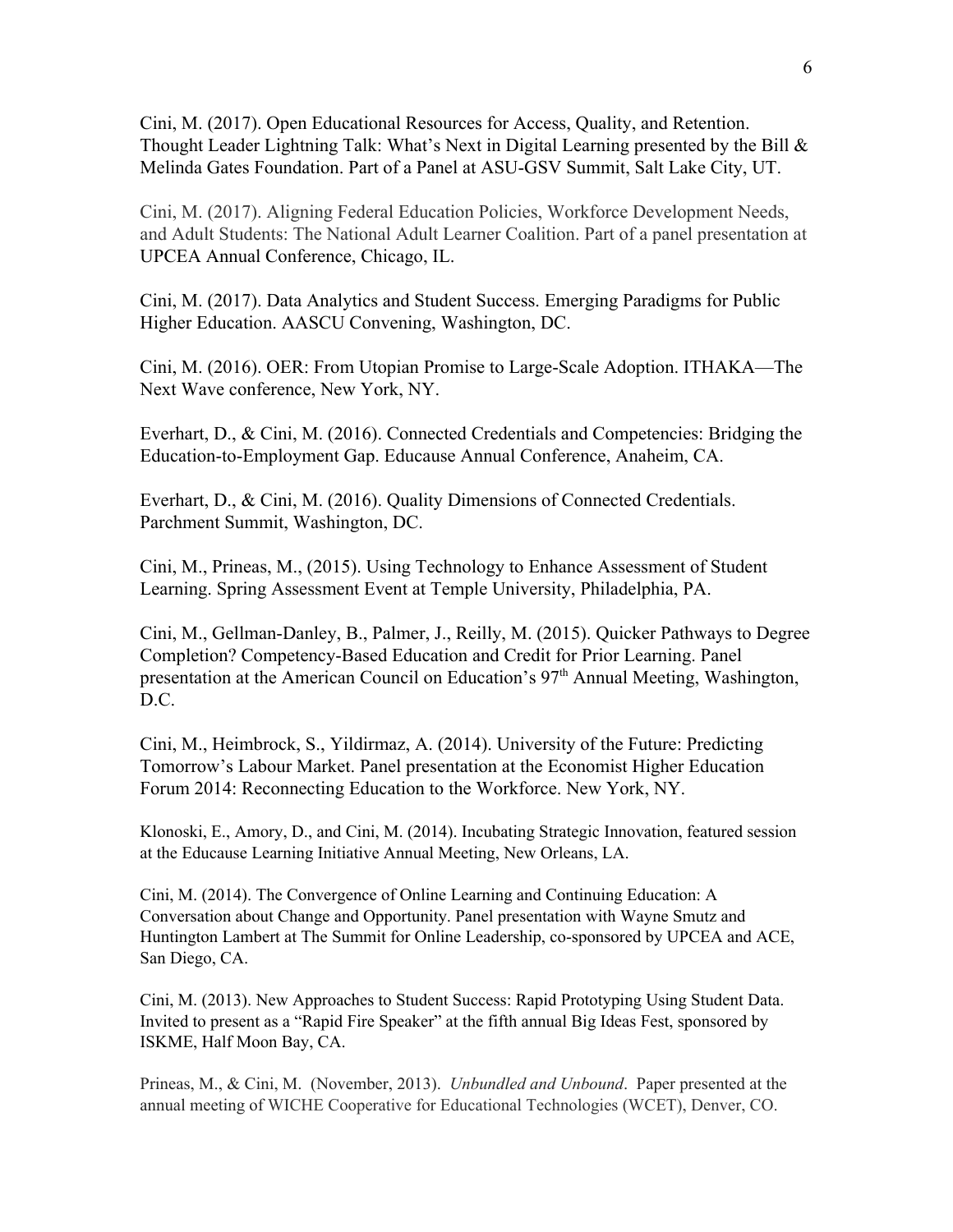Cini, M. (2013). Innovative Disruptions in Higher Education: A Conversation with Paul LeBlanc. Member of a panel at the Council for Adult and Experiential Education's International Conference, San Diego, CA.

#### TEACHING EXPERIENCE

Have taught at a variety of institutions full-time or part-time depending on my role at the time. Experience at community colleges, 4-year public and private, graduate-level (including doctoral dissertation committees).

Teaching modalities include in-person, hybrid, and online. Often teach in accelerated formats, as well.

Courses taught cover a wide range of leadership and organizational courses and psychology courses.

## HONORS AND AWARDS

2016 International Adult and Continuing Education Hall of Fame Inductee.

The Hall of Fame honors leaders in the fields of continuing education and adult learning, and serves as a record of inspiration for the next generation of continuing education leaders. Annually, adult and continuing education leaders from around the world are selected for induction into the International Adult and Continuing Education Hall of Fame.

2014 President's Award for Distinguished Service at UMUC

## SERVICE

Senior Fellow/Advisory Board for the Saylor Academy, offering free OER-based courses for college credit. 2017-present

Strategic Advisor, Packback, using AI to enhance the learner's experience in online discussions, May 2020 - present.

Board member of Motimatic, student success solution that combines targeted messaging on social media to drive student retention. 2017-2019.

Faculty member for the 2017 Institute for Emerging Leaders in Online Learning (so-sponsored by Penn State University and the Online Learning Consortium). Expertise shared: strategy; new program ROI and decision making; innovative design principles.

Board member, Bryant & Stratton College, 2017- present